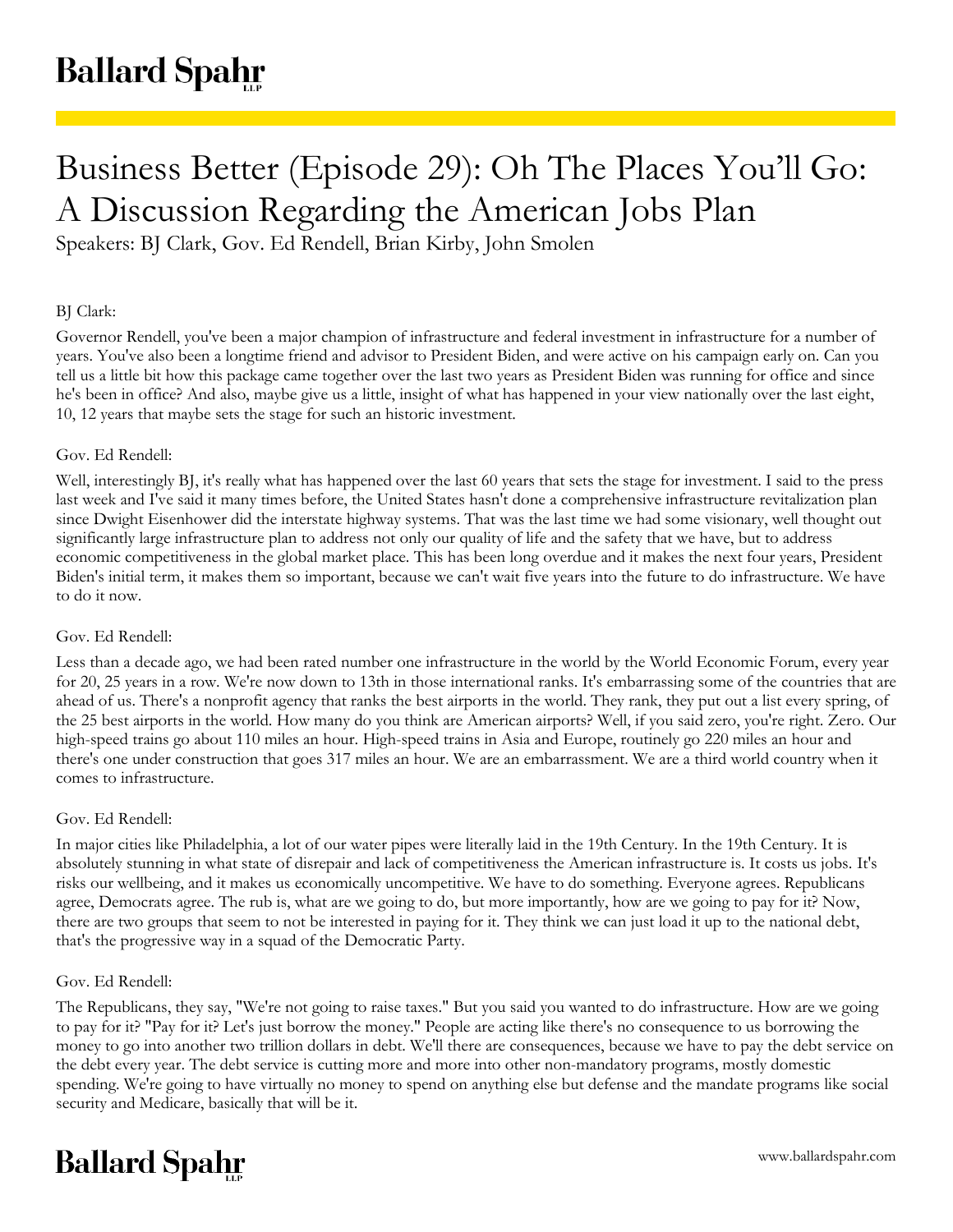#### Gov. Ed Rendell:

So there isn't a prior impetus to move, the question is, how are we going to move? Can there be a meeting of the minds so Republicans can support some aspects of the Senate and President's bill? Will the bill be fleshed out? The answer is yes. We're very interested in this conversation about 3Ps and public private partnerships. Well, there was nothing in the bill, in the initial rollout of the bill that creates incentives for private investment, and yet, everyone agrees there ought to be that. We need significant government investment, but we can't make the mistake of not worrying about leveraging significant private investment. A lot remains to be seen. There are going to be changes in this bill, modifications. I'm hopeful it will pass and I believe some infrastructure bill will pass either through reconciliation, because it clearly has to do with the budget, either through reconciliation, or hopefully with some bipartisan approach.

## BJ Clark:

So Brian, the governor makes an interesting point. Obviously public sector is only a piece of this and as coming from a major private infrastructure developer, talk a little bit about what you see the ... obviously there're opportunities to build, if government dollars are coming through. But how do you think the private sector can and will really leverage a package like this to multiply and make the impact more significant?

# Brian Kirby:

First of all, just touching on what the governor just said, in the last, I would say three or four presidential elections and the mid terms afterwards, as a member and a developer involved in this industry, I have attended seminars put on by law makers and lobbyist, which constantly say the same thing. It's that infrastructure is badly needed in this country, that we need anywhere from two and a half trillion to 10 trillion dollars in infrastructure needs, depending on what source you look at. Then it should be an area of bipartisan agreement, that both Republicans and Democrats can agree upon. Yet, each cycle comes and goes and we haven't had the kind of big package that's being talked about here. So, I've grown into a cynic on this, but I'll tell you, I'm optimistic about this one. I can't put my finger exactly on why, but everything I've seen so far, certainly makes me optimistic.

## Brian Kirby:

In terms of how a developer company like mine can utilize this and the way we would like to see it funneled and shaped, I think first and foremost, we have to use the programs and the tools that we have available to us right now and streamline them and make them work better. So TIFIA is a great example of that. You can look around the country and see tons of projects, including in my native Virginia, the 495 and 95 express lanes, and most recently interstate I-66. That simply could not have gotten done without TIFIA funding. We need to increase funding to TIFIA. We have the playbook, we've seen that it works. We have to increase and expand the eligibility for TIFIA. Right now, it's a little narrower than what it could be and if we could expand it to utilize it on other projects, that would certainly be useful.

## Brian Kirby:

WIFIA is much newer, but it's following that same model and ought to be useful. Private activity bonds, we could expand the allocation of private activity bonds and again, the eligibility for their use. Going even further, and again, as the governor stated, right now what we know about this package, it's pretty high level. There's not much of the mechanics that will need to be fleshed out, but if you look at to the international examples that we have, Australia with their asset recycling is something that we might consider.

## Brian Kirby:

For those that may be listening and aren't familiar with that, what Australia did essentially did several years back, was begin to take many of their public assets and either sell to the private sector or lease to the private sector. And then, and this is the key piece of this, not just blowing that money once they received it, but taking the money they received and investing it in new infrastructure, new greenfield projects and also the rehabilitation of existing assets. What they really did was take an asset and really get something for it. Not only the tangible project that came after, but also all the jobs that were developed as part of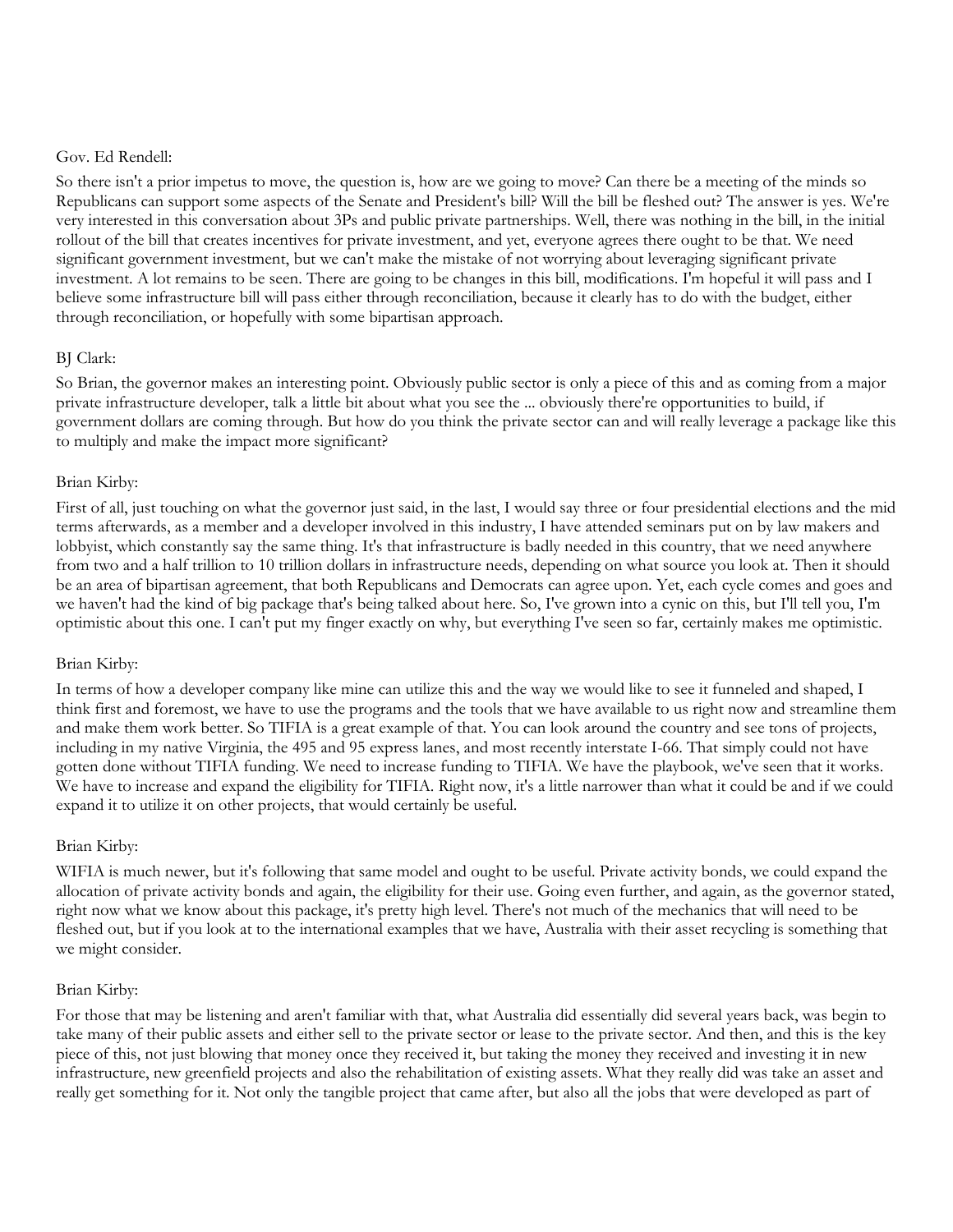that. And the title of president Biden's plan, the American Jobs Plan, doesn't escape me. These should be plans and projects that generate jobs.

## BJ Clark:

When you talk about how to pay for it, right now, the proposal is to raise the corporate income tax. John, obviously there's been a lot of debate about how you pay for infrastructure. There's been a focus on methods other than the gas tax. Governor and Brian, you both just mentioned a couple different scenarios, but John, talk philosophically about where you think this bill will go from a funding perspective, and if you do this based off of the corporate tax, does that fix infrastructure funding forever, or will this only be a solution for this bill? I'd like to sort of hear your thoughts on that and then maybe Governor and Brian you can chime in as well.

## John Smolen:

Well, BJ, the answer is that I want to build frankly on what Brian and Governor Rendell have said, in as much as, yes, it fixes, putting money into a system, fills the gas tank to do a big squirt to probably get at some things that need to be funded. Now does that effort in a large upfront ... I think the President called it historic funding approach ... solve the infrastructure problem more comprehensively? And I think to your point about longer term funding, the answer is no. Brian had cited some of these loan programs, some of these bond as something that's pulled into transactions to incentivize those parties that deliver the infrastructure to keep up the infrastructure.

# John Smolen:

So in many ways, giving us a lot of money now, setting aside the very real issue that the governor pointed out on how we pay for it, I'm worried about payments later. The ability of these DOTs, the abilities of these federal and state agencies, municipalities to take this new bright shiny thing, or this new rehabilitated thing, or refurbished thing and then be able to count on a cash flow, be it through taxes, be it through federal infrastructure investment on a longer term. But what I'd like to see is some more sustainable cooperation between the state and the municipalities and the federal government comprehensively to ensure there's out-year money so then we don't incur fixing costs, we have the lower amount of upkeeping costs.

# John Smolen:

Brian spoke to that about his organization, Sacyr, playing in this space where a public private partnership takes those cost into account on a procurement basis, and then places that responsibility with the private sector to manage, and in the out years, the payments that are infrastructure money now are going towards life cycle anticipatory costs later, which aren't as newsworthy now, but keep us from getting to a, why are our bridges, why are our ports, why are our road falling apart?

## John Smolen:

Now with that sort of a premise, I'll offer to you that I don't think that the capital investment - and we're going to put a billion here, 100 billion there - has set aside the utility of continuing to explore these other out year sustainable revenue streams. There's user fee based fees, tolls. I know that in Pennsylvania, where you're sitting, that's a hot topic of days. It's how we're going to thinking about and use tolls and about people's receptiveness to tolls. And quite frankly, understanding the roles that tolls have played on infrastructure funding for millennia.

## John Smolen:

The other couple of offers, not off the table as well, are vehicle miles traveled, as another version of a user fee, specifically of course in the transportation context, we're talking about someone using a car for a longer number of miles means more of a proportional impact by way of assessment, to pay for their use of that road, and more importantly the upkeep. Now, I'll stop there, because I will want to transition back to some P3 statements. But, the governor's remark that there's nothing in this about private sector investment, really to me, I can extend to, there's nothing really incentivizing participation on these long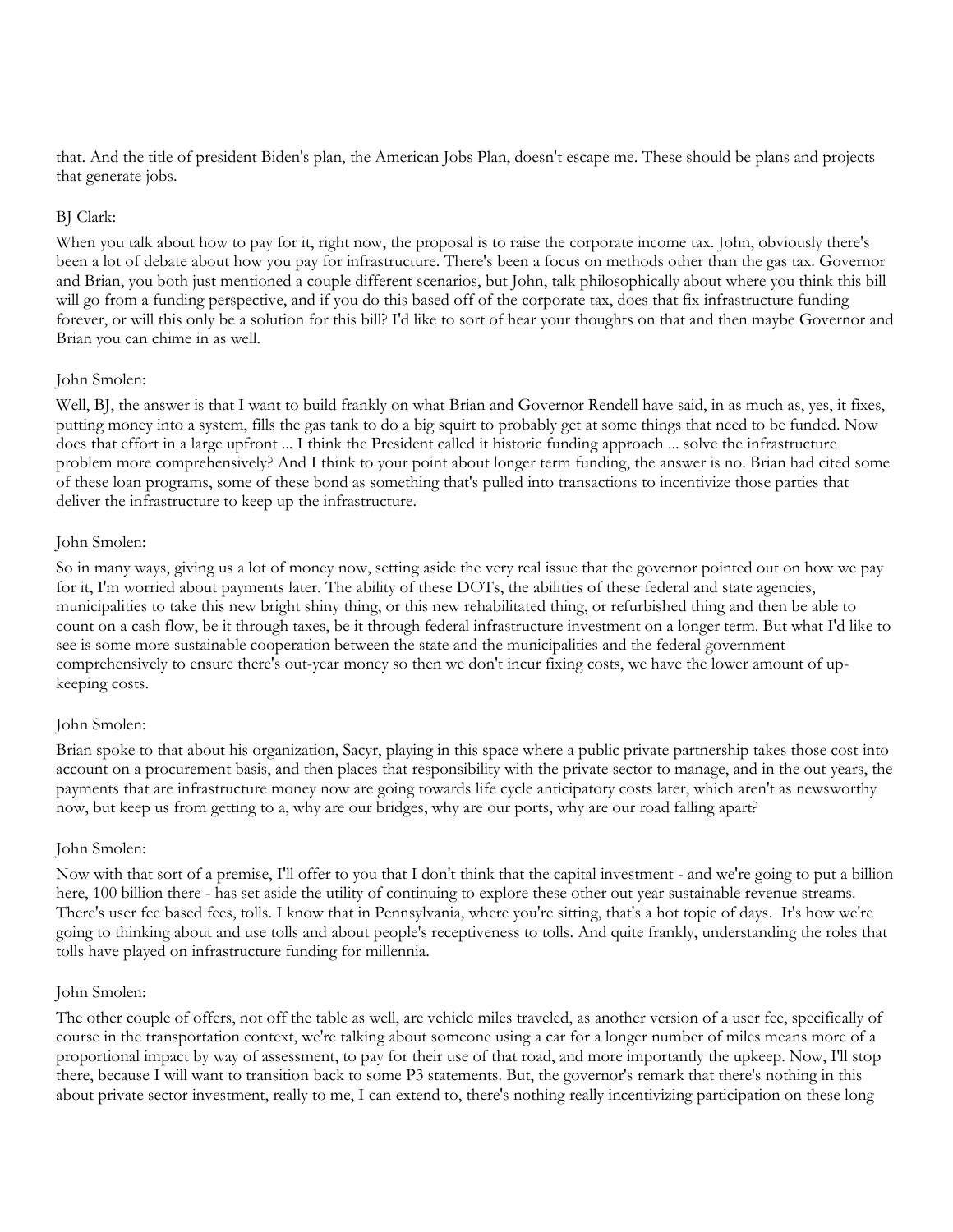life cycle focused infrastructure solutions, which I think can be introduced without frustrating the pay for in as much as where does the money, presuming it comes.

## Gov. Ed Rendell:

I think those are all good points, but I think the real answer is, the reason we struggle with infrastructure spending, is because infrastructure in the federal government, where it's set for us right now, infrastructure which creates long term value, competes with things that are one year. That inherently, the spending occurs in one year. Food stamps, there's no, if there's X amount of money appropriated for food stamps that money is used and spent during the year. The benefit occurs during the year, the money is used and spent during the year.

## Gov. Ed Rendell:

The federal government is the only political subdivision in American that does not have a capital budget. It puts us at a great inferior position because we don't have a capital budget. Let's take some of the things an infrastructure does. In 19 ... I think it was, correct me if I'm wrong guys ... 33, we financed the construction of the Hoover Dam. The Hoover Dam supplies electricity to seven western states. That was 90 years ago. The Hoover Dam is still providing value. And yet, if we were doing the Hoover Dam today, the CVL would score that, the entire cost of the dam, the governments going to put in \$200 million to build the dam, that were all the year one expenditure. Even though, the benefit is continuing towards a century. So in the long run, we ought to take a look at going to a capital budget.

## Gov. Ed Rendell:

Interestingly, Bill Clinton thought that and he commissioned a task force. I actually testified in front of the task force. I was mayor then, but I was leader of a group called Rebuild America, and we endorsed the capital budget. The capital budget looked like it was going to carry the day, and the committee, until Bob Rubin came in, and guys in the finance industry don't like for the country, they don't like capital budget. So Rubin was able to beat it back and there hasn't been an intent to look at this in a long time.

## Gov. Ed Rendell:

And, we have to persuade the American people in better tolls, I don't think they need much persuading. We have to convince the American people you get what you pay for. They know that in their own lives. We've got to tell them the government's no different. The last time the gas tax was raised, 1993. Bill Clinton got it raised. It hasn't been raised since. That is 28 years. To give you a frame of reference how difficult that is, any of my co-panelists want to take a gander at what the federal ... Not the federal gas tax ... What the average cost of a movie was in 1993?

## Brian Kirby:

I'm going to go with two bucks Governor Rendell.

#### Gov. Ed Rendell:

A little under four dollars. Does anybody know what they average cost of a movie today is?

#### Brian Kirby:

12 maybe?

#### Gov. Ed Rendell:

\$12, right on the nose, Brian. It's tripled. The cost has tripled. The money the federal government lays out for infrastructure has stayed at zero. So in actual dollars, it buys far less. The cost of the average car, Brian, in 1993?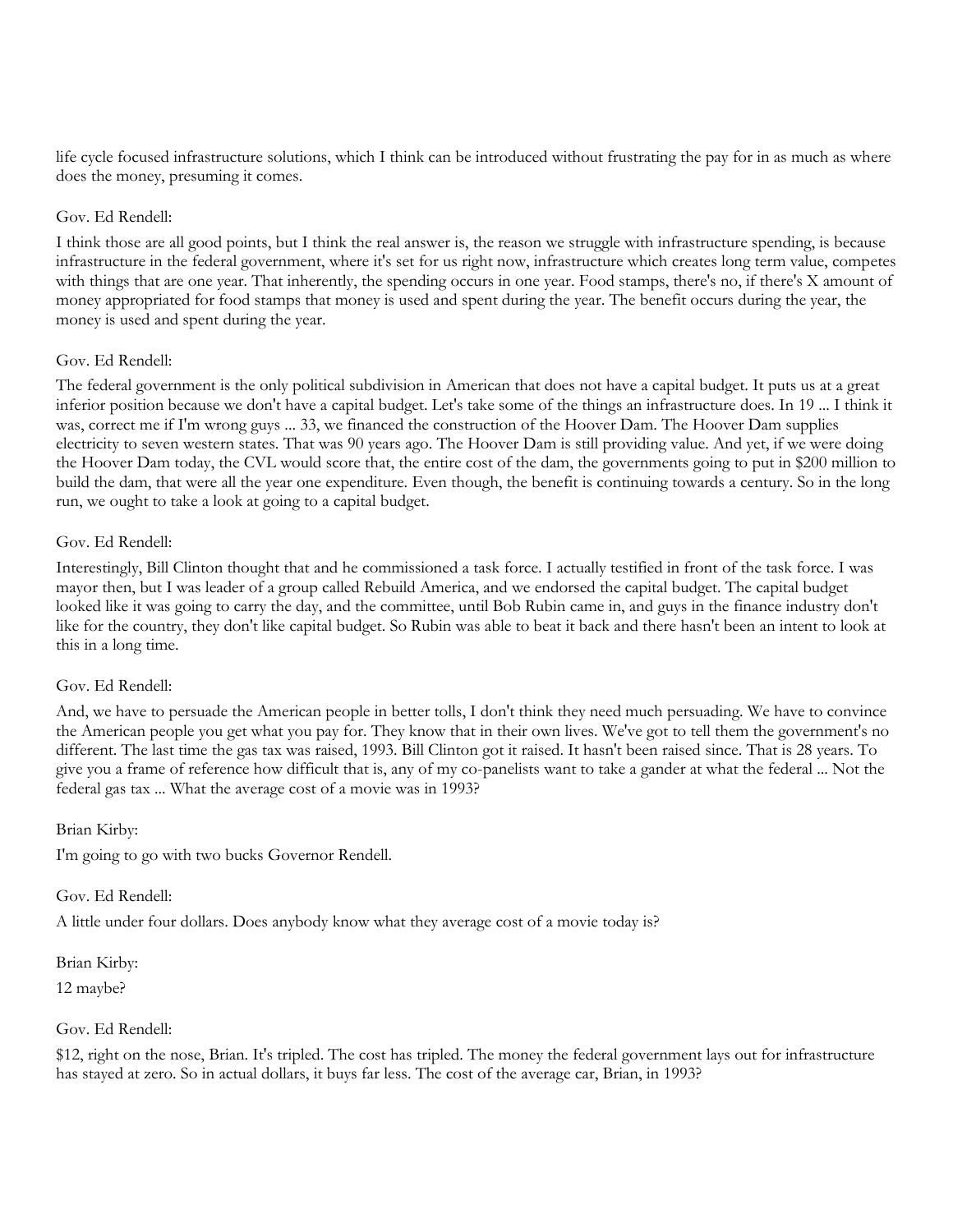Brian Kirby:

10,000.

Gov. Ed Rendell: 13,000. Cost of an average car today?

Brian Kirby: 25.

Gov. Ed Rendell: 34,000. 34,000.

Brian Kirby: Okay, I'm buying cheaper cars.

# Gov. Ed Rendell:

Given those things, why would we expect the gas tax not to increase? And yet, people are petrified at the thought of raising our gas tax. So look, I think the funding scheme that the president has proposed is a good one. If you go back and look at what was being said when President Trump was formulating his tax cut plan, businesses were taxed at that time at 35%. Businesses said, "If you could tax us at 27% or 28%, that would put us in the middle of the country's tax burden."

# Gov. Ed Rendell:

Number two, we've got to do something to make sure that every corporation pays a minimum income tax. If we do those two things, I think we've got a reasonable funding scheme. Now the Republicans are going to put their head in the sand and not agree to vote for some increase in revenue, and I think the Democrats are going to have to do it under reconciliation.

# BJ Clark:

I'll ask this to everyone, the estimate that this package would cost between two and two and a half trillion, is that enough?

# Gov. Ed Rendell:

Well, that depends how you look at it BJ. I tell people, it sounds like a lot of money, but it's really to cover eight years. Eight years, and figure at 1.6 trillion of that is real infrastructure. Assume you're isolating it at that, that's only \$200 billion of additional infrastructure spent in a year, what the American Society of Civil Engineers say we need to do for a decade, to get back to an average infrastructure. So no, it's not enough. It should be higher.

## Gov. Ed Rendell:

The way to make it higher is if you have a capital budget. You could do literally three trillion for infrastructure and debt service on that would be somewhere around \$240 billion a year. You could stretch it out and you could afford it without any question. So, I'm worried that it isn't enough. It certainly isn't enough for the progressives, the leader of the squad, not Ocasio-Cortez, but the congress woman from Washington. She recommended an \$11 trillion bill. Well, this isn't a visual podcast, but I would like to wake up tomorrow morning and comb my hair in a pompadour. That isn't going to happen. That isn't going to happen and we are not going to persuade the United States Congress to do an \$11 trillion bill.

## Brian Kirby: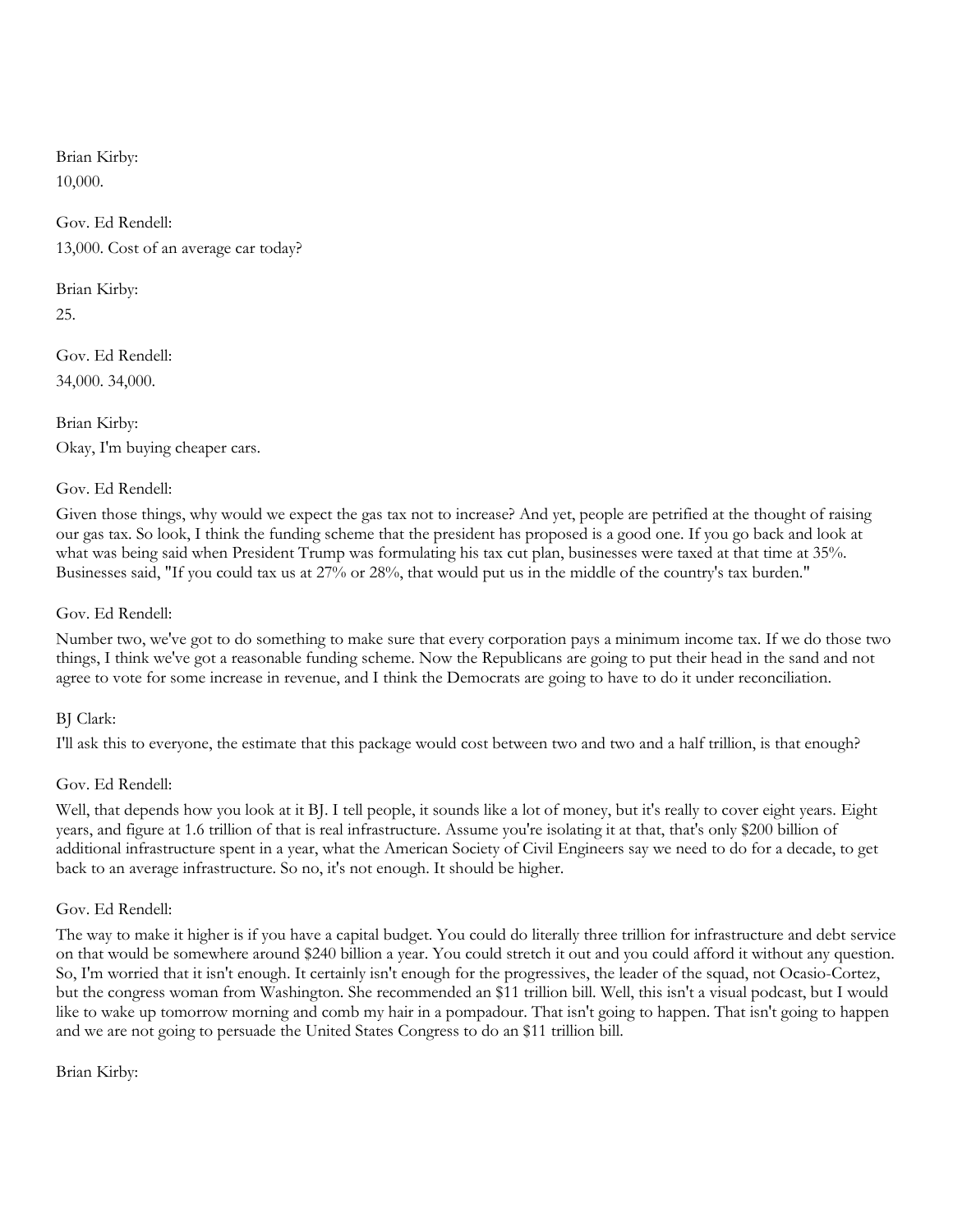So exactly what the governor said, it can always be bigger and certainly our needs are large. At least speaking for myself, I'm not going to let the perfect be the enemy of the good. I think again, over these last several election cycles where we've come up empty on this, if they could actually get more than a \$2 trillion plan through, that's a huge positive and I won't cry that it wasn't bigger. I think that's important. I think for us, I was really listening to the governor a few minutes ago, struck by the fact that things like the Hoover Dam and the interstate system, I wonder if they could get done today and so, for me, seeing a package even of the size that's proposed get through would be a break.

## John Smolen:

If I could heap on too, I completely agree with you both. The direct issue of funding, about being an obstacle to that, Brian, how much of the reason the Hoover Dam couldn't get built is procurement? How much of the reason the Hoover Dam couldn't get built is commodities prices? How much of the reason the Hoover Dam can not get built is going to be in some of the impositions on the federal funding process itself, that were maybe not around back then. I mean, we could wander into any number of places and I think that this bill is devoting some money, strategically, and probably, if I may, insightfully into solving some of those problems.

## John Smolen:

In many ways, I guess my punchline is, an \$11 trillion bill, still saddled with all those problems, just creates more debt. But a \$3 billion, trillion dollar bill, pardon me, that also sort of carefully pays attention to some of the adjustments that can be made here, actually may put that money toward infrastructure. In which case, I would think that the chances of getting the Hoover Dam out of a bill with smaller number on it, with that money targeted to the right things is actually more probable.

## BJ Clark:

That's a great segue, John. Let's fast forward and say this time next year, a bill is passed with historic investment. What are the changes that need to happen in how infrastructure projects are executed and planned and developed from the federal government to make this doable? To not have this become a country full of big digs and 80 years to anything done. You hear, Brain, you certainly here often, from private developers, that there's too much red tape. Governor, I know you've talked about it as well, what are the big ticket items that should be in this package to produce something that's actually executable in an efficient and obviously safe way?

## Gov. Ed Rendell:

BJ, I'm going to jump in for a second and get to answering your question, but I want to say, what needs to be in this package is some recommended changes that will make it easier to get private investment. So for example, Brian talked about TIFIA, TIFIA was actually cut in the last transportation bill. Inexplicably it was cut. TIFIA needs to be expanded, because it leverages almost \$10 for every one dollar of government loan money that's put out through TIFIA. So we've to lift the government prohibition against tolling. Tolling highways that were initially built with some participation of federal money. That is crucial, because that more than anything else, can unleash the private sector dollars into helping the infrastructure price tag. Right now, there is not tolling allowed in America for a highway that was previously built with some government money.

## Gov. Ed Rendell:

We need to raise private activity bonds, as Brian said. We need to bring back Building America bonds, because that was the incentive, not so much to the private sector, but it helped the states who wanted to do projects on their own, but infrastructure projects. If you bring the percentage of repayment up from 28% to 35%, it turns out to be a wash for the federal budget. So there's so many things. We need infrastructure money, with the power to loan money at lower, almost no interest rates, to projects, loan money to private developers or to states, to operate the way the European infrastructure banking operates. The European infrastructure bank has been a great success in unleashing the private sector contributions.

#### Gov. Ed Rendell: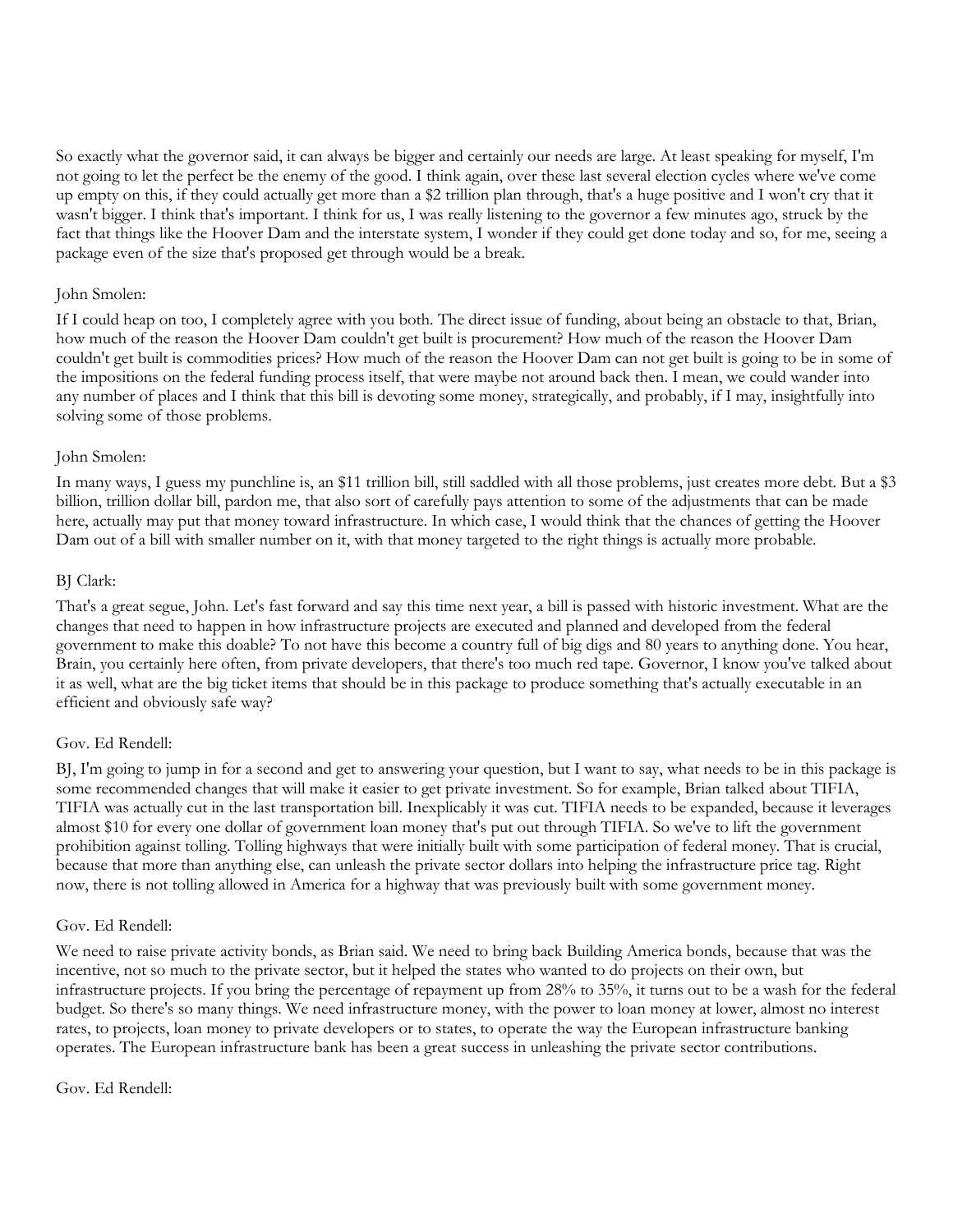And then, of course, we've got to streamline our regulations. I give President Trump credit for understanding that we need to cut through the regulatory red tape. Of course, he cut the good regulations along with the bad regulations. He just took a machete and started cutting everything. There are some regulations that are good, because they do generally protect the environment. There are some that are good, because it regulates the way spending occurs. But a lot of the regulations can be cut and the time that is laid out for processing some of these regulations is absurd. Absolutely absurd.

## John Smolen:

I could jump in on that. I couldn't agree with you more Governor. I thank you for raising that, an obstacle, you can have a lot of money in a six year NEPA process and that money's not going to get spent. As I draft contracts the risks and the amount of time on a transactions cost basis diverted to managing the timing of commodities, costs, labor, other ... Brian, I'm hoping your head's going to be nodding up and down, as general council for a company that has contractors, you're trying to keep people occupied. So if things get moved out, you have to figure out where to put these people to productively participate in our economy. Something that can use this money and give more certainty in a permitting process, where we are cutting to the chase, and to use your words, Governor Rendell, "the right regulations operating at the right time in a more predictable basis," is going to let this stuff implement, absolutely.

## Brian Kirby:

I think you guys hit on a couple of key points. I mean, with certainly with permitting and NIPA, which you referenced, those are two areas where we lose a lot of time. The other thing I would highlight is that in terms of expanding access to private capital, in the leveraging of private capital in projects around the country, there are some states that have a lot of experience in delivering projects like that, Virginia, Texas, being two examples of that. Pennsylvania most recently with the package of bridge rehabilitation. But there's lots of localities, municipalities, waste and water districts around the country that don't have experience with that. I think some aspect of this, whether it's providing grants to make sure that they have good advisors that can evaluate whether a P3 is the right approach, and if so, how best to structure it.

#### Brian Kirby:

From our side of the table, when we're looking at what projects to pursue, making that go, no-go decision, a lot of it is about how certain is it that this project is going to be seen through to the end? One of the things that we struggle with is that there are tons of projects around the country that sort of never get off the ground and it's hard to decide where to spend our resources, time and money, without having that certainty. So the more we can do to educate states and municipalities that maybe don't have as much experience in this type of a project, and give them the tools and the initial money in order to go down that road, the better, from my perspective.

#### BJ Clark:

Do you think Governor, so when I worked for the governor, we did the Delaware River Deepening Project, we were in a NIPA process for almost 20 years as you remember Governor, where there was about 12 studies that confirmed there was not detrimental, environmental impact. And it cost years and money and jobs, but with the makeup of Congress and the push from the progressives and the push for the Green New Deal, do you think it's realistic to think that there maybe some changes toward the environmental regulations?

#### Gov. Ed Rendell:

Yeah, it would depend on the guts and courage that President Biden has and I think he has plenty. I think President Biden, he says he intends to run for a second term, but he's acting a lot like a first term president, who has no intention of running for a second term. He's trying to do everything now. I think he'll have the courage to do ... He's rolled back a lot of the Trump environmental regulations that were very dangerous to the environment and didn't serve much of a purpose, but he's kept in place, and I think he will add additional ones, that move along the process. There is no way that a NIPA environmental impact statement should take six years to complete. I don't care if it was rebuilding the Great Wall of China, it shouldn't take six years to complete. In China, rebuilding the Great Wall, would take six weeks of environmental study, if that.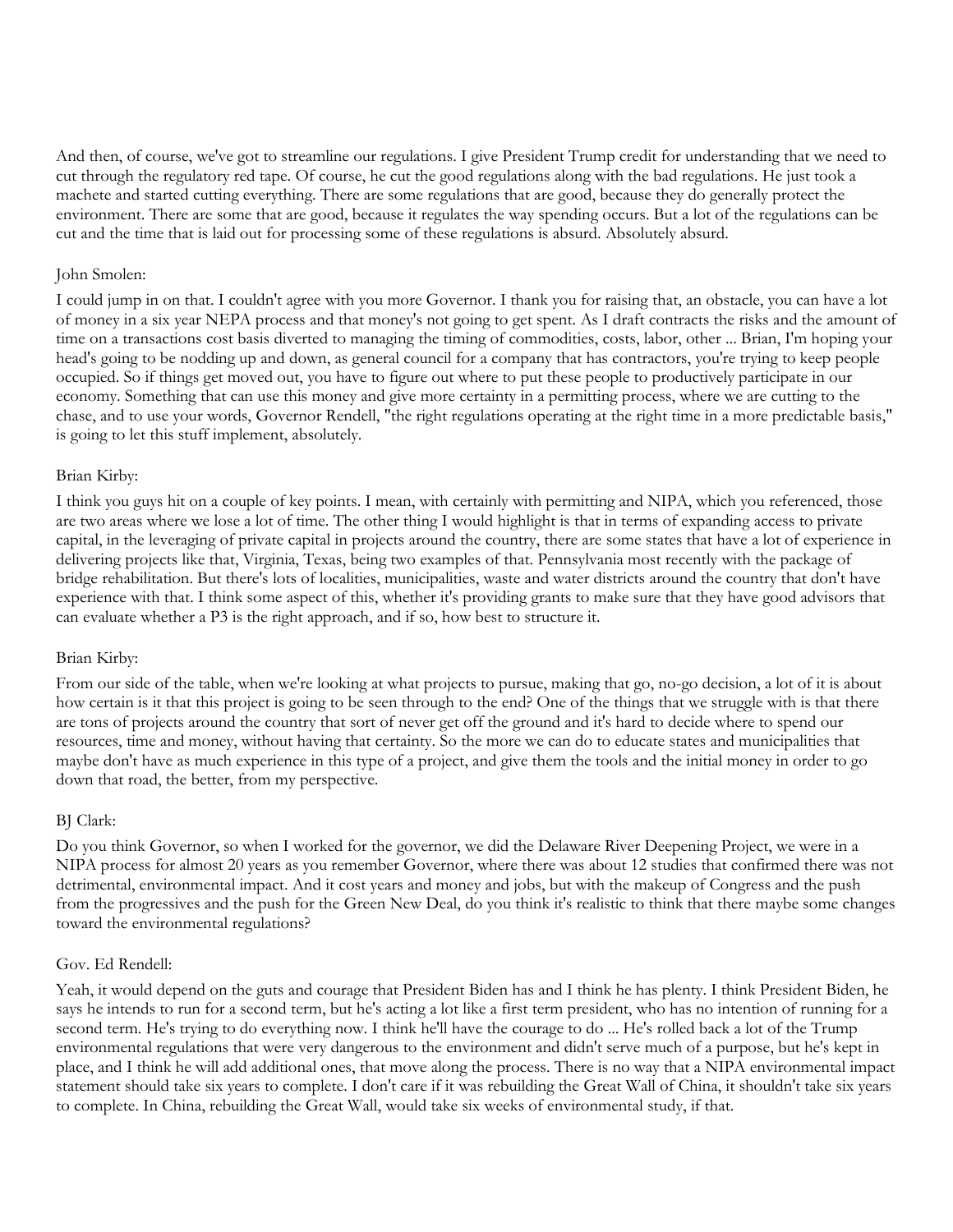#### Gov. Ed Rendell:

But, I'm not saying to abandon environmental study and the review of applications. I'm just saying do them in a sensible rate of speed. Building a bridge from scratch, in America, because of the regulations and because of the environmental impact study, would probably take these days four to six years. But when the bridge went down in St Paul, in Minnesota, and people died, they rebuilt that bridge in nine and a half months. Now there was environmental impact statements, there was a review and it all got done. It was any harm to any of the regulations, so how did it get done? It got done because we did it. And we did it because there was a quote, emergency.

# BJ Clark:

John, I know you represent a lot of local governments. At this point in the process, if you're a state department of transportation secretary, or if you're the head of it, an independent agency, what should you be doing to make sure that your projects are in a bill and also make sure that you're ready to execute on whatever comes out?

## John Smolen:

So if I am the secretary of transportation for state X, well the first thing I'm doing is, I'm going to go grab my TIP and my STIP and see what I have in my docket and I'm going to ask some pretty hard questions of my CFO and my director of operations and say, "Which ones of these are waiting, because we don't have money?" Because if they're waiting because we don't have money, we now have the opportunity to have some money and let's talk about bringing them forward in time. But further to some remarks I had said before, I would say, we also need to be calling on some folks that can influence this bill to suggest that some of this money can be allocated on a long term basis towards some lifecycle considerations that heretofore, we've been having in our maintenance budget, that I would like to use our maintenance budget to be involved more cooperatively in our capital budget with the benefit of some of this federal money, so that we can reduce overall our catch up and fix type approaches to take advantage of the word fix that is so prominently displaced or displayed in this bill.

## John Smolen:

The next thing that I would do, and further to the governor's remarks regarding some of the challenges with NEPA, as one example, I would take a hard look at the projects that I have programed based on state money of municipal money, relative to federal participating money to really understand what taking some of this money is going to do in terms of my presumptions on the costs for federal participation. There are impositions through the federal design build regulations, as an example, that are clearly favored through this bill with its focus on labor. And all of that is fine. That's how we speak policy in this country. But in terms of how it is that you're going to rack and stack what a project is going to cost, when you start to federalize that project, you need to understand what those additional impositions from the federal government on that money is going to cost.

## John Smolen:

I know, Brian, I'm going to project that in your role as general counsel, on your decision tree, one of the earlier things towards the base of the tree is, is this or is this not a federalized job, because that is going to inform where you're putting resources, how you're calibrating your timing, what risks you're going to be worried about. So I would take stock of those, and I would certainly invite Brian's view in particular on that, because that's where the rubber meets the road, no pun intended. Then the last ... Or maybe the pun was intended, BJ.

BJ Clark:

That's fine.

# John Smolen:

And maybe the last one I would do is, I would probably pull my folks in to take a giant deep breath and say, "This is a federal policy statement and we are a state aware municipality, and there's money that's being available. Are we going to let this? Do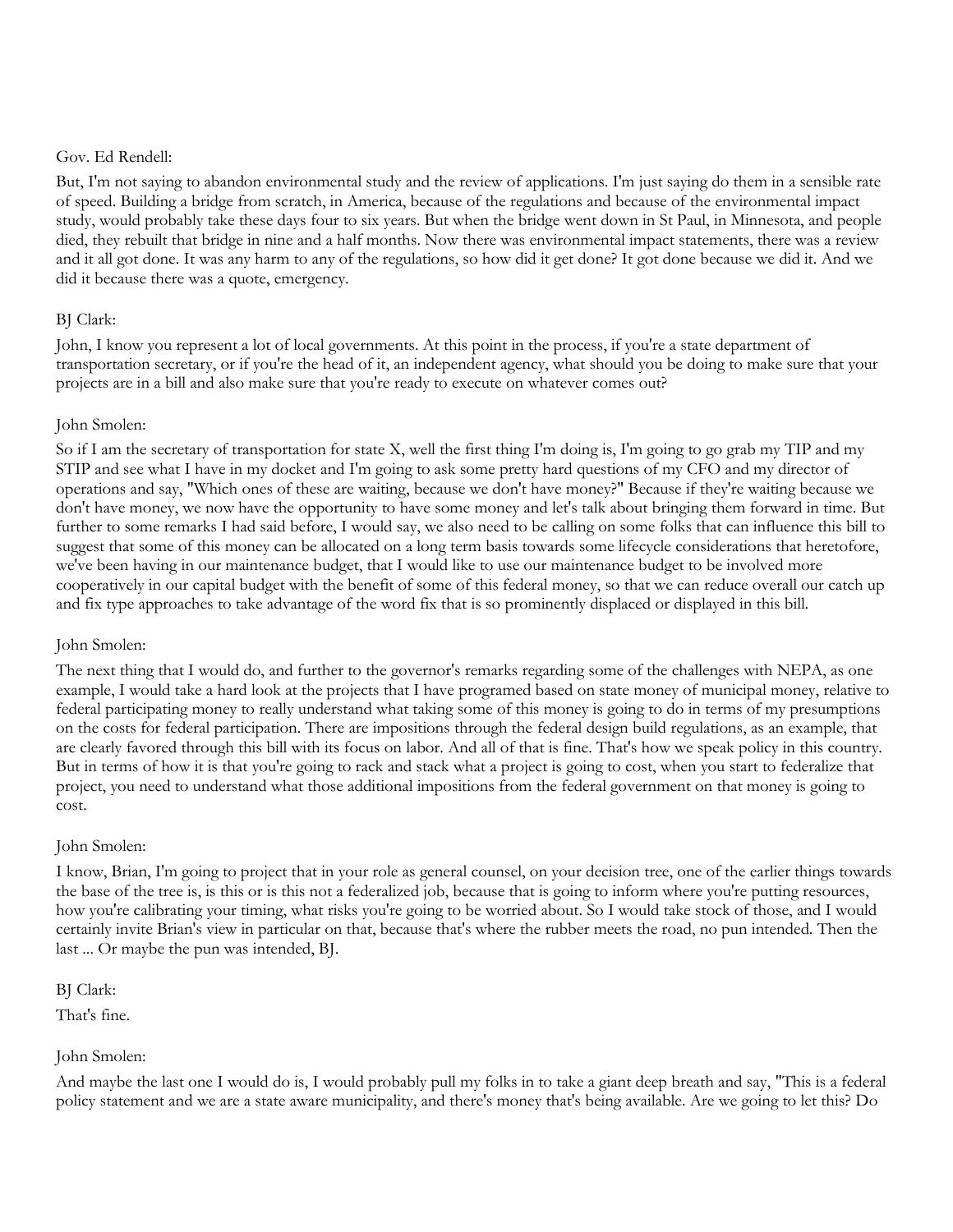we want this? Does this align with the objectives and our capital planning from a policy and infrastructure approach perspective. Because in many ways, if there's money out there saying, "you can get a haircut," and you like having long hair, you might not want to take the money if you know you've got to cut your hair. I think in particular about some inland ports that have \$17 billion that are available now under this program, and suddenly everyone's going to want to build a port. If you're holding a hammer, everyone's looking around for a nail.

## John Smolen:

It may not be in your overall state's transportation planning to think that the port is where you want to put your money, which is frankly BJ, where I think the folks in your line of work come in handy, because you could be in the room with that deep breath saying, "Before this all happened, what were we trying to do? How can use this to shape what we're trying to do faster or better or more efficiently to free up money in another place?"

## Brian Kirby:

Just to comment on some of what you said, John, some of the additional requirements from a compliance standpoint, that come along with federal funding. The vast majority of our projects are federally funded anyway, so we're accustomed to that and we welcome that and it's well worth the price of admission to have additional projects to do. So we're glad to accept that. We were talking about delays in the permitting process, and in NIPA, that has a number of pernicious effects on getting projects done, that the sheer time that we focused on being what we focused on mostly and the cost, but also, the uncertainty.

#### Brian Kirby:

So not even ultimately that the project doesn't get approval or doesn't ultimately get the permit, but politicians changed during the period of time that these things are pending and their priorities change. So if you're approaching this from outside of the table and again, deciding where to put those money and resources, and you know that there're going to be three different mayors during the time that this is pending, or two governors, that's a major change, and you really have to be judicious about where you invest and this certainly effects it. So by speeding things up, we can do a wealth of good.

#### Brian Kirby:

Something else that I want to go back to is, when we were talking about TIFIA and the ability to streamline and make that work faster in addition to providing additional funding and expanding eligibility, I think just within how the TIFIA program works, there are some things we could tweak that certainly would generate an improvement. One would be having the credit council meet more often, so the decisions can take place faster. Prioritizing projects that require significant private capital would be a positive, because these private parties are really reliant upon that TIFIA decision, and so making sure that it happens in a timely fashion would be huge. Prioritizing critical projects, such as the ones that President Biden is currently proposing would be again, a huge benefit.

## BJ Clark:

Governor, what do you think, you talked about President Biden, what do you think the President learned from overseeing the recovery stimulus when he was vice president, that will be applicable to this package?

#### Gov. Ed Rendell:

Well, as you recall, there was a big dust up, because the President Obama said that states misled him saying there were shovel ready projects. Well, we mislead him because we thought having been a state senator he would understand that in most states, you had to bid projects. And that means inherently, they're not shovel ready. You can't give them a check on Tuesday and have the work begin on Wednesday. But, I think vice president Biden, because of his oversight of the program, learned a lot of things about regulation and learned that everything could be speeded up. You recall Pennsylvania was rated a year after the stimulus money came out. We were tied for first place with four other states for spending the money that was given to us quickly.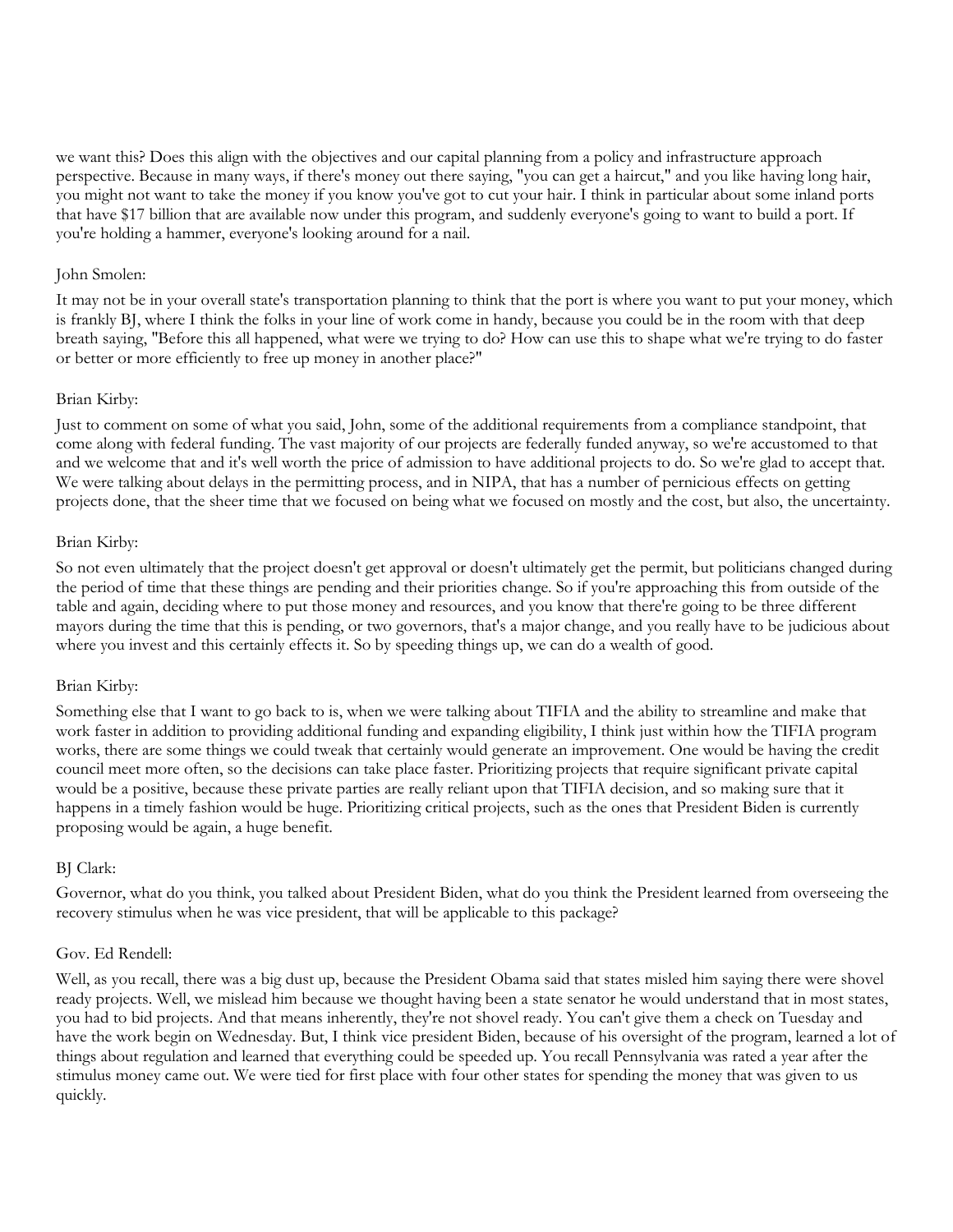#### Gov. Ed Rendell:

We were given about a billion dollars for infrastructure, about 800 million of that was highways, bridges and roads. To the bureaucrats I said, "You're not going to have three or four months to review your RFP to make a decision. You've got one month to make a decision." So I took a process that normally took us between six and nine weeks and I cut it down to two months. Vice President Biden saw that, not just in Pennsylvania, but understand that you can move these projects up without hurting the quality of regulations. And he was an excellent steward. If you recall BJ, despite all these hooting and hollering from Republicans, there wasn't one dollar of fraud, one dollar of loss, one dollar of federal men that went to a project like the Bridge to Nowhere, in the Biden-Obama stimulus program. I think he learned the value of it. That's why I think he leaned so heavily on infrastructure. He also learned that our technology is not at a pace with the best technology in the world, which is why that there's so much money in there for research. Smart idea.

## John Smolen:

Can I riff on that, the technology point? Governor, you are spot on. The advantages that are drawn out in this plan about emphasizing the utility of technologies and the infrastructure plan, is spectacular. I mean, the marquee is broadband, everybody has access to it. I get that. I think that's fantastic, but there are incentives to put an infrastructure in place that's forward thinking that doesn't at the same time displace the existing infrastructure. I'm not a governor. Were I have been a governor and somebody said, "Here's a whiz-bang thing, but you've got to spend a lot of your money to get rid of this old thing to put the new thing in place," that would frustrate me.

## John Smolen:

What I'm seeing with specifically the EV infrastructure and some incentives on stretching dollars with technology in transportation and transit, like approaches to the infrastructure is exciting to me. As a P3 lawyer, it's further exciting because folks like Brain Kirby can jump to the table and say, we have this new technology, or we have a new approach and we want to plug that into our response in this organization that stretches those dollars farther, that gives more value to a public sector owner. All of that now is, from a policy basis, clearly favored under President Biden's approach.

## Gov. Ed Rendell:

That's a very good point and if I'd been appointed to the secretary of transportation, the first thing I would have done was literally gotten people who are involved in the industry, lawyers like yourself, business leaders like Brian, into a room and say, "All right, I'm going to sit here for 20 hours, to hours a day through the next two days. I want you to tell me what's wrong with the current system and how do we fix it?" It's there, the knowledge is there, if just needs to be tapped into. And we miss an opportunity if we don't take advantage of that knowledge. It wouldn't take that long of time. It wouldn't at all.

## John Smolen:

They give you eight hours a day, Governor Rendell. You'd need 10, you can sit down and have a long lunch.

## BJ Clark:

John, you just touched a little bit on mass transit, switching topics, what's the future of high-speed rail in this country? The proposal includes funding for Amtrak and expansion for Amtrak, probably historic, since Amtrak was founded. But, we haven't seen anything yet on what Governor, you'd probably call true high-speed rail, as far as in the European or Asian model of over 200 mile per hour, high-speed trains. I mean, should we assume that the future of rail in this country is existing infrastructure and building a new high-speed network?

## Gov. Ed Rendell:

We'll you can be confident that Amtrak will object to true high-speed rail in 2900, they'll get to it by then. Now the answer is, you can't have high-speed rail in America with the existing infrastructure. You cannot have high-speed rail operate on a curved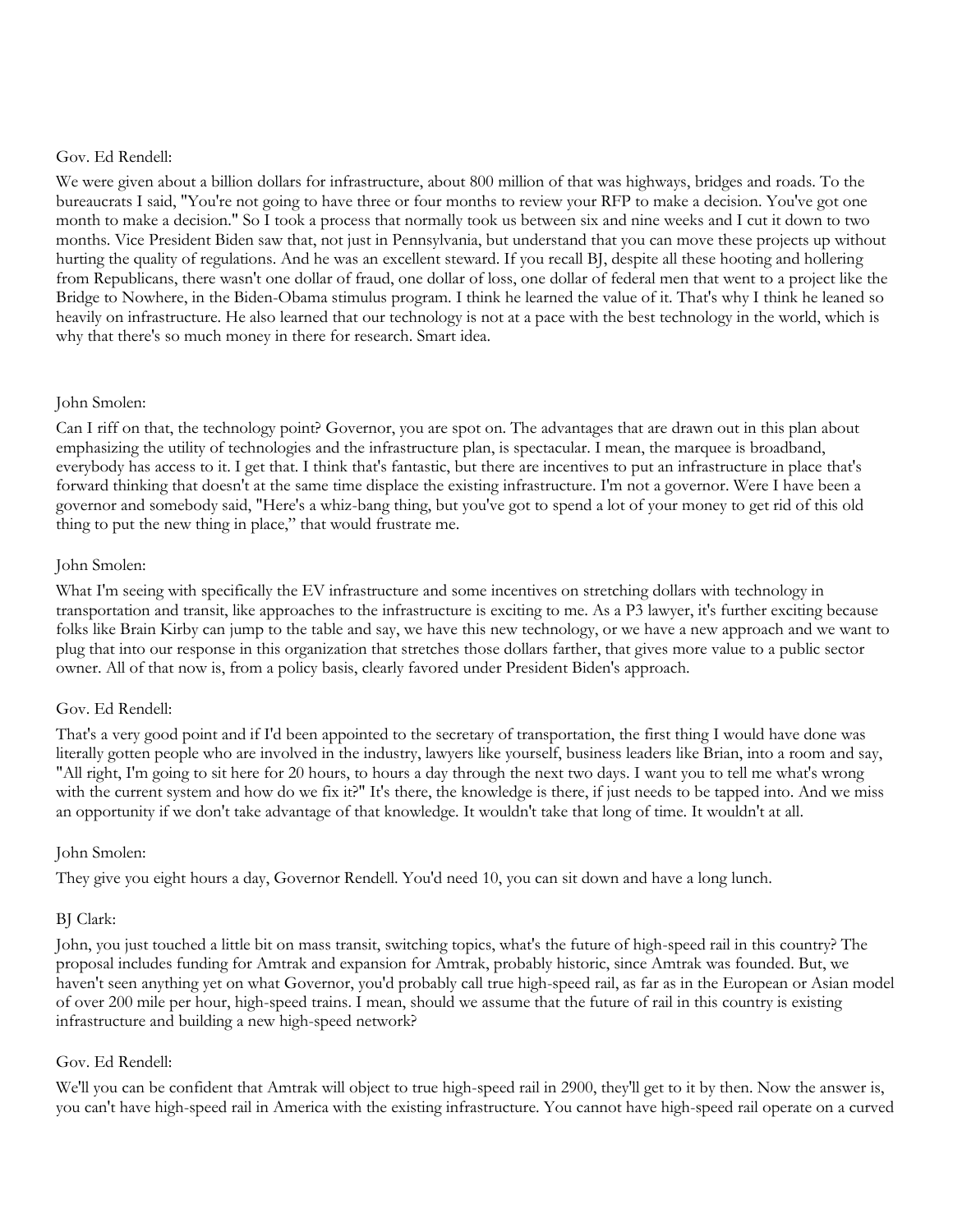basis. As you know, the Acela can go 160 miles an hour, but the Acela which is in Boston to Washington, only goes about 50 miles of that stretch at 160, because all the other tracks are laid in such a curved shape that it would be totally unsafe to operate at anything more than 110. So you need to build a whole new infrastructure. It's only going to come if you let highspeed rail out and the private sector develops high-speed rail, working with the government in two part system.

## John Smolen:

As an infrastructure lawyer, I am agnostic, and I'm excited about anything that builds infrastructure that makes people use transportation in particular as a way to get from one thing that they're trying to do to get on with their life to another, in many cases to make money. So getting there quicker is a fantastic idea. I think the challenge with the high-speed rail is that the places this has come up in the states so far has either been challenged by the fact that it's a dense demographic for obvious reasons. It improves the likelihood for ridership, but I also creates challenges on figuring out how to get a straight away that lets you get to those speeds. Or it's been, and I say this with great respect, in states that have their own extra layer of regulatory imposition on top of an already rigorous, federal environmental in particular, regulatory process that drives those timelines out and make Brian Kirby think about where he's going to stick one construction team to another.

## Gov. Ed Rendell:

Now, John, you're fully right, but I want to repeat my favorite quote from an American politician, was from Jack Kennedy, "Not to ask what your country can do for ... what you can do for your country." My favorite quote was, "We do these things not because they're easy, we do them because they are hard." If we really want high-speed rail, if we want to get into the 21st Century, we'll deal with all those problems. We'll deal with density, we'll deal with the environmental regulations, we'll find a way to do it. We need someone with a fervor and ardor to get it done, who's not going to say, "Well, this is going to be too hard. We can't do it. Let's forget it." We do things because they're hard. We have stopped doing hard things in this country.

#### Brian Kirby:

I think there're two particular challenges with high-speed rail. I think if you look in the countries where it's successful, they tend to be much smaller than the United States. The sweet spot for a high-speed rail trip is really that four hour and less trip. You can build a series of regional networks in this country, but it would be hard to get something truly nationwide. Although, I certainly hear the governor that it's good to shoot for hard things and we should. I think the other thing is, high-speed rail is highly subsidized everywhere where it's been successful in the world. We have to decide as a society that that's worth doing. I personally think it's worth doing and would love to invest in it, but we have to collectively decided that it's worth investing in, because this is not a pure profit making endeavor. At least it hasn't-

#### Gov. Ed Rendell:

How do you feel if I told you that in the year 2050,, there'll be two and a quarter million more cars on I-95 Monday through Friday?

#### Brian Kirby:

I would feel very fortunate to be working from home right now.

#### Gov. Ed Rendell:

The question is not whether we should build high-speed rail, we have to build high-speed rail. We've got to get vehicles off our highways, off the streets. By the way, do you know how much carbon we would be avoiding if we replaced one-third, onefourth of the cars who drive on 95 with high-speed rail?

## Brian Kirby:

Without a doubt.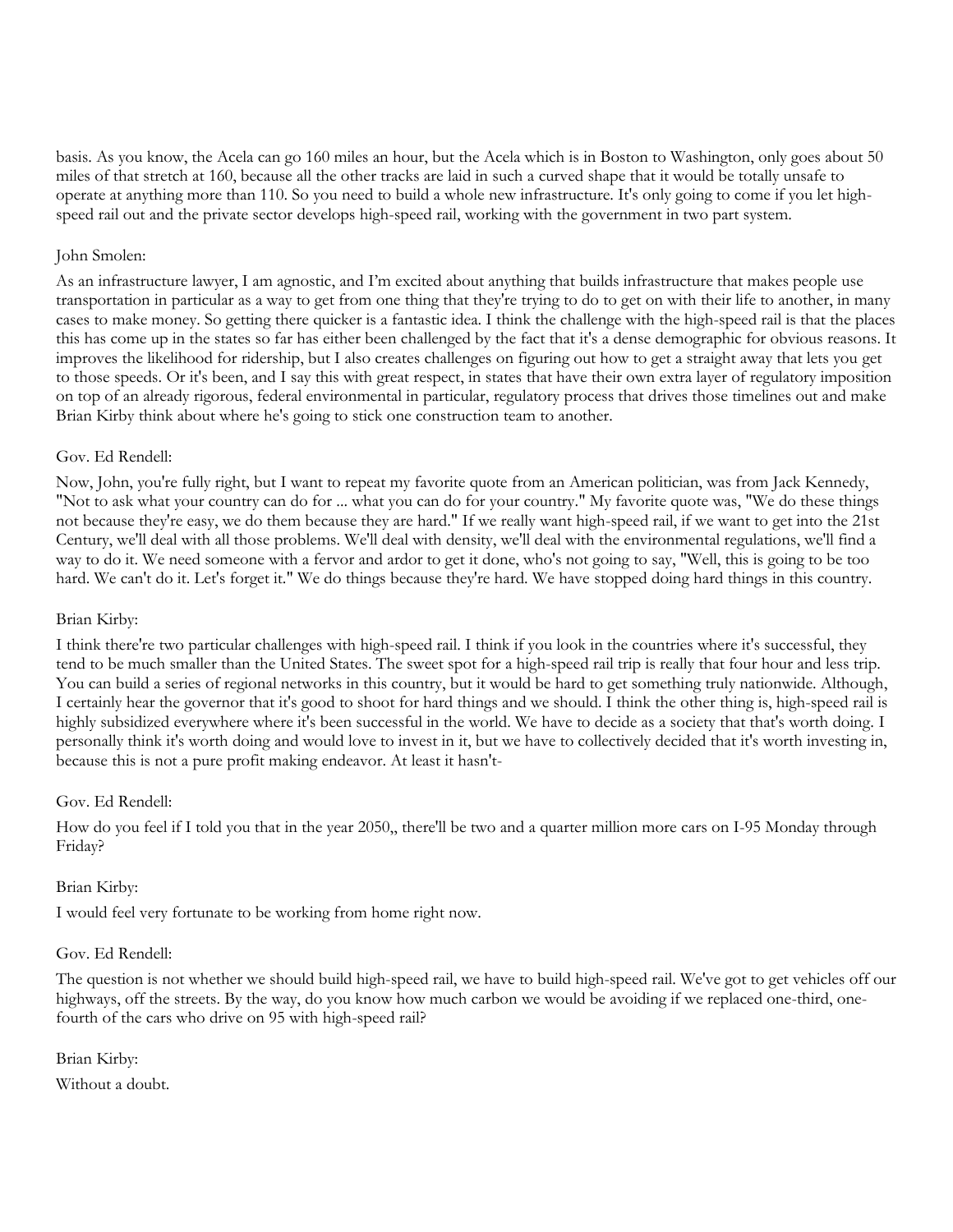#### John Smolen:

74, I believe that was Maglev, which I understand is banding about down in my neck of the woods with you Brian. The Mag-

## Gov. Ed Rendell:

I rode Maglev in Japan and it went 317 miles an hour, and you know what? When they Acela is at 160, I challenge you to make your way to the bathroom, and you can't because you get thrown over like a small boat in a storm, at 317. Governor Pataki was with me on this mission that we took. Governor Pataki is a tall guy, about 6'4", he sat up, took a pad out of his breast pocket, and a pen, and he wrote a note to the head of Amtrak and his pen didn't slip one iota's worth at 317.

## Brian Kirby:

I think the best thing that could happen for us is to have a couple of these lines built. I mean, the vast majority of Americans have never ridden high-speed rail. And so having the Dallas to Houston line that's in development right now and having that complete and be a success, would be a huge example to look to and say, "This can be done, and let's look at the places around the country where it makes sense to do it."

## Gov. Ed Rendell:

Well, that would make sense Brain, except let's look at Phoenix as an example. When Phoenix decides to put in rail transit, people said, "Oh, that will never work in Arizona. People are never going to take a train in Arizona." It's been a huge success, but has it inspired other cities, who thought that their populations would not take mass transit, to do it? A little maybe, but not a lot. Sometimes you have to do some things that people aren't going to like in the short run, but that you believe they will come around to in the long run.

#### Gov. Ed Rendell:

When I was mayor, we had this saying about anytime you to site a supermarket in a neighborhood, neighbors would be up in arms. "It's going to bring bad people into our neighborhood. We're going to have more street crime, et cetera. People are going to get robbed." We had a saying, we proposed a supermarket, they hate it, they hate it, they hate it, they hate it, they hate it, they hate it. It opens, they love it. That's the truth. You all know about, not in my backyard, right, the saying? Well there are two organizations that have started recently. I don't know if you've heard about them. One is called NOPE, Nowhere on Planet Earth. The other is called BANANA, Build Absolutely Nothing Anywhere Near Anybody.

#### Gov. Ed Rendell:

What I did as mayor, and I'm not putting myself up as a hero, but groups would come and say, "We don't want this." I'd say, "Listen, we're going to work with you. Tell me what your objections are. We'll try to ameliorate as many of the objections as we can." Eight weeks later after we'd gone through this process and caving in on two or three things, I had the group in and said, "We've done two or three things you've asked, we can't stop the project. We're going to go ahead. November 6, 1995. What's that? That's my reelection. You can vote against me, but I believe the best interest for the city as a whole and the best interest for your neighborhood is to be served by having this supermarket sited in your area."

#### BJ Clark:

So supermarket is a good segue Governor, to our last topic, what does this proposal do for social infrastructure? That's been something that's been debated about what the role for social infrastructure is. Maybe John, you could give us a little bit of overview and everyone could talk about what place in this proposal social infrastructure has and if it's the right amount? Is it the right policy? Is it the right strategy?

#### John Smolen:

I will say, for better or for worse, there's very little on social infrastructure, and it may come from a fundamental misunderstanding of the role that these public buildings and public spaces can have to further some of the objectives that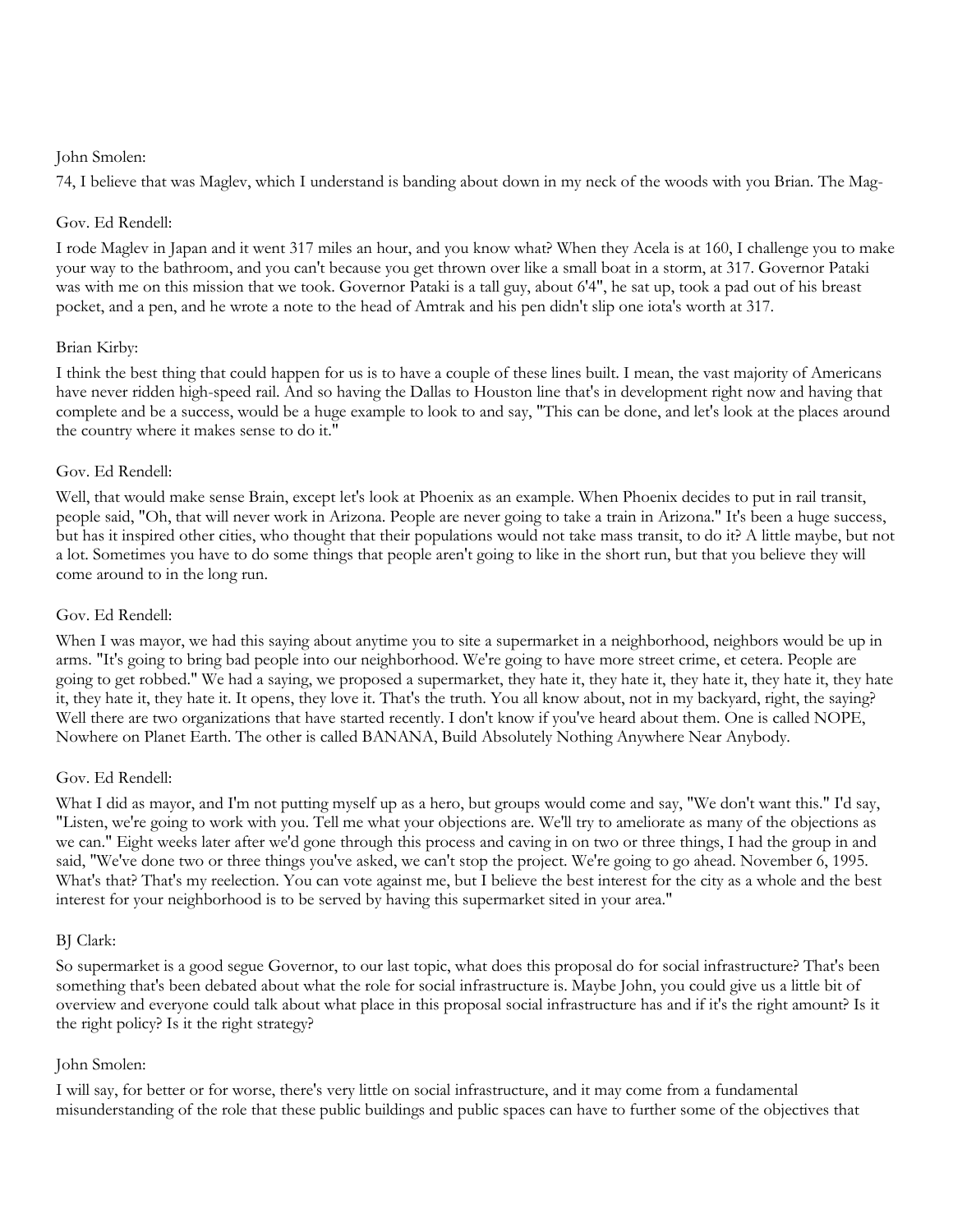came through in the introductory language and in the lead up that the president brought to the table. I for one saw a little bit of information about affordable housing as an opportunity that really creates in the near term jobs for folks to have a place to build to live, which a subsidy of that undertaking would be helpful. But the truth is, further to my earlier remarks, there's very little in there to signal about the long-term upkeep in sustainability of those affordable houses, such as that the affordable housing budgets of given jurisdictions don't find themselves constantly repairing, rather than building, or replacing for that matter.

#### John Smolen:

Similarly, there was information that I saw about helping with the federal buildings. Federal buildings in particular. The VA Hospitals was also called out specifically. As a vet, that's of course important to me and I'm happy to see the president valuing that. But further to the governor's remarks earlier, purely federal buildings are still hamstrung by that OMB circular that scores the entire capital cost in that one year rather than in over the long-term for the value of that federal infrastructure as it relates to serving the public policy purpose that puts it into place. I would have liked to have seen a few more words about things bringing - right sizing, if you will - some of the things that are perhaps less attractive, but still functionally valuable to our societies.

## John Smolen:

As an example, there was a project, I want to say, almost 10 years ago now, that tried to eliminate transportation costs between a jail facility and a court facility and a holding facility, by centralizing those government functions in a building that was working towards the functions of those services in a way that eliminated those costs. There's nothing in this infrastructure bill that suggests ... and bill, I should say proposal ... that suggests that those sorts of calculations that folks in Brian's spot, who see those efficiencies could bring to the table. I'm not sure if it's an oversight or it's a policy decision, but I would have preferred to have seen a little bit more thinking about the social gains that he is taking to advance through the actual apparatus and the infrastructure for those social undertakings.

#### Brian Kirby:

Yeah, absolutely. A couple of question back, we were talking about some of the regulatory changes that could take place, you certainly touched on one here in this last bit that's important and that is, fixing CBO scoring so that long-term thinking is not punished and that it's really prevented there from being a robust federal P3 pipeline. So to the extent that we could address that in this build-up that would be great.

## BJ Clark:

Great. Well, we're at time. In true pandemic fashion, my wife just reminded me she has a call in 10 minutes and the kids are otherwise unmanned in 10 minutes. So I've got to make sure Daniel Tiger is operating at full speed, but this was great. Any final thoughts from any of you guys?

#### John Smolen:

I would offer just as a parting thought that I've already in preparation for this podcast, I read the Washington Post and the New York Times and I read politico and I saw that Bob Poole put something out from the Reason Foundation and a number of people are talking about it, almost all of whom are talking about the funding, which is valuable. Then we talked a little bit here about, there's a better way and the worse way on the pay-for basis. But we also glanced off on the idea that the sizing of this could be the second distraction frankly, away from what's going on here.

#### John Smolen:

I really want to say, it's not hard to be thoughtful about putting in policy positions, putting in legal terms that enable the lubricating efforts of the collaboration between a private sector, a technology, someone with a positive view of things, ways to